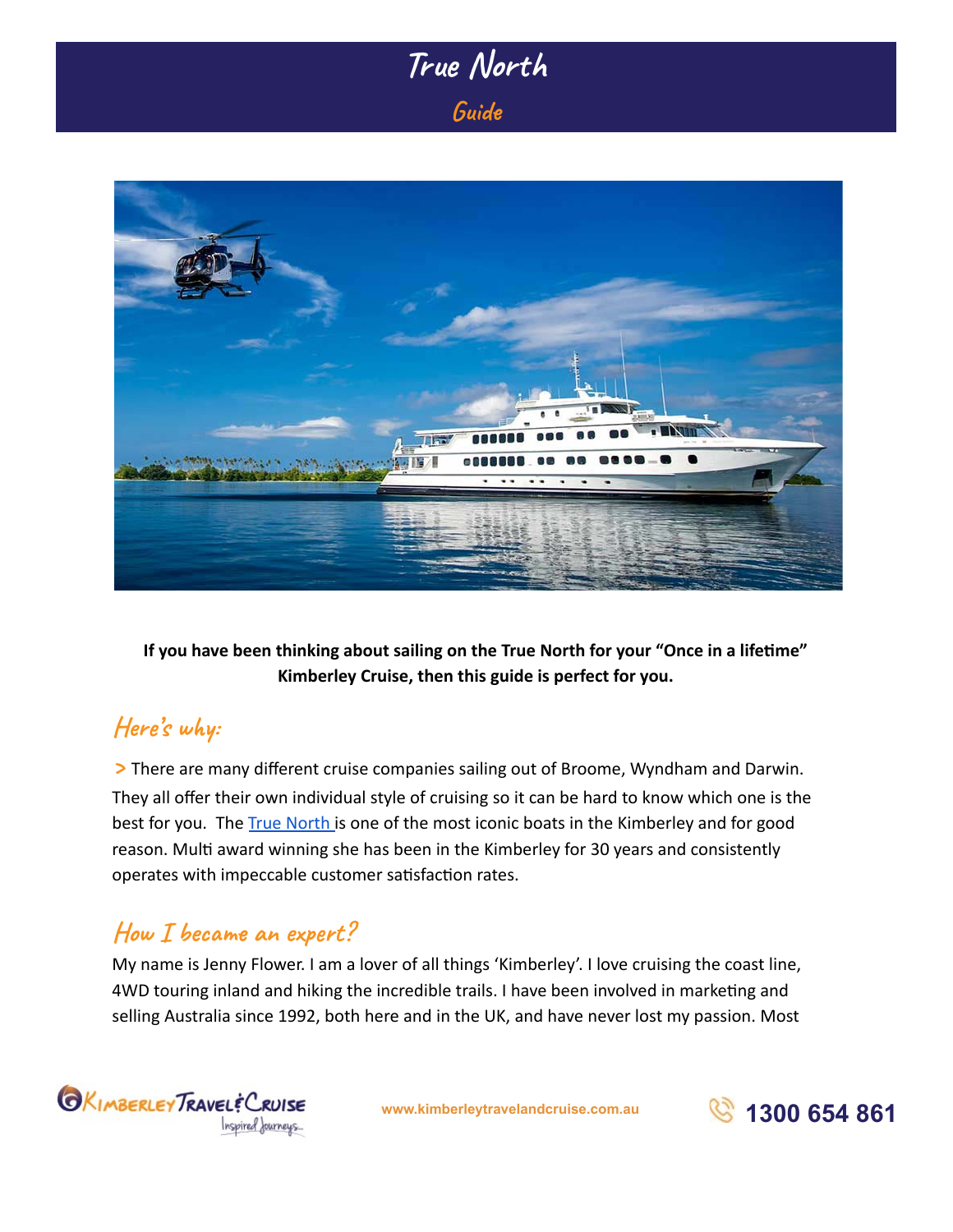importantly to you though; I have cruised the True North, (I have also sailed on four other boats – seen the rest) taken the 4WD tours and hiked the trails. All of my staff have also cruised on at least one vessel and taken tours in different parts of the Kimberley. When I say we have firsthand knowledge; that is what you are going to get

### **True North itineraries**

### **Kimberley Waterfalls (10 nights)**

From mid March to end April you can experience the beauty that accompanies the end of the wet season; the Kimberley's renowned summer storms and spectacular light shows! Experience thundering waterfalls and swollen billabongs. And, not forgetting unexplained rock-art, extraordinary wildlife and monster barramundi! Broome – Wyndham / Kununurra (or reverse)

### **Kimberley Ultimate (13 Nights)**

This is the most popular and long grunning of the True North's itineraries. The Ultimate is simply 2 weeks of lavish indulgence. All of the Kimberley coast's iconic attractions are included plus much, much, more and, all is enjoyed at a leisurely pace that ends with guests frequently remarking "that's the best holiday I have ever had!" Kununurra / Wyndham – Broome

#### **Kimberley Snapshot ( 7 nights)**

For those pressed for time – the Snapshot is the Ultimate itinerary condensed into a single week. This is mostly achieved by steaming overnight. The Snapshot Is a 'Kimberley's greatest hits 'itinerary & features Kimberley icons including the King George Falls, the Hunter River, the Prince Regent River, Montgomery Reef and the Horizontal Waterfalls. Broome to Wyndham/Kununurra

#### **Coast and Coral (13 Nights)**

The True North then heads to Clerke Reef in the Rowley Shoals. Snorkellers and divers will marvel at the crystal-clear waters teeming with life – clouds of fish and corals of every imaginable colour and shape. There will be plenty of opportunity for beach combing, relaxed snorkelling in tropical waist deep water, world-class SCUBA diving on the outer reef or perhaps some "catch and release" lagoon fishing using eco-friendly tackle. Broome – Wyndham / Kununurra

For dates and prices of all itineraries & cabins click here



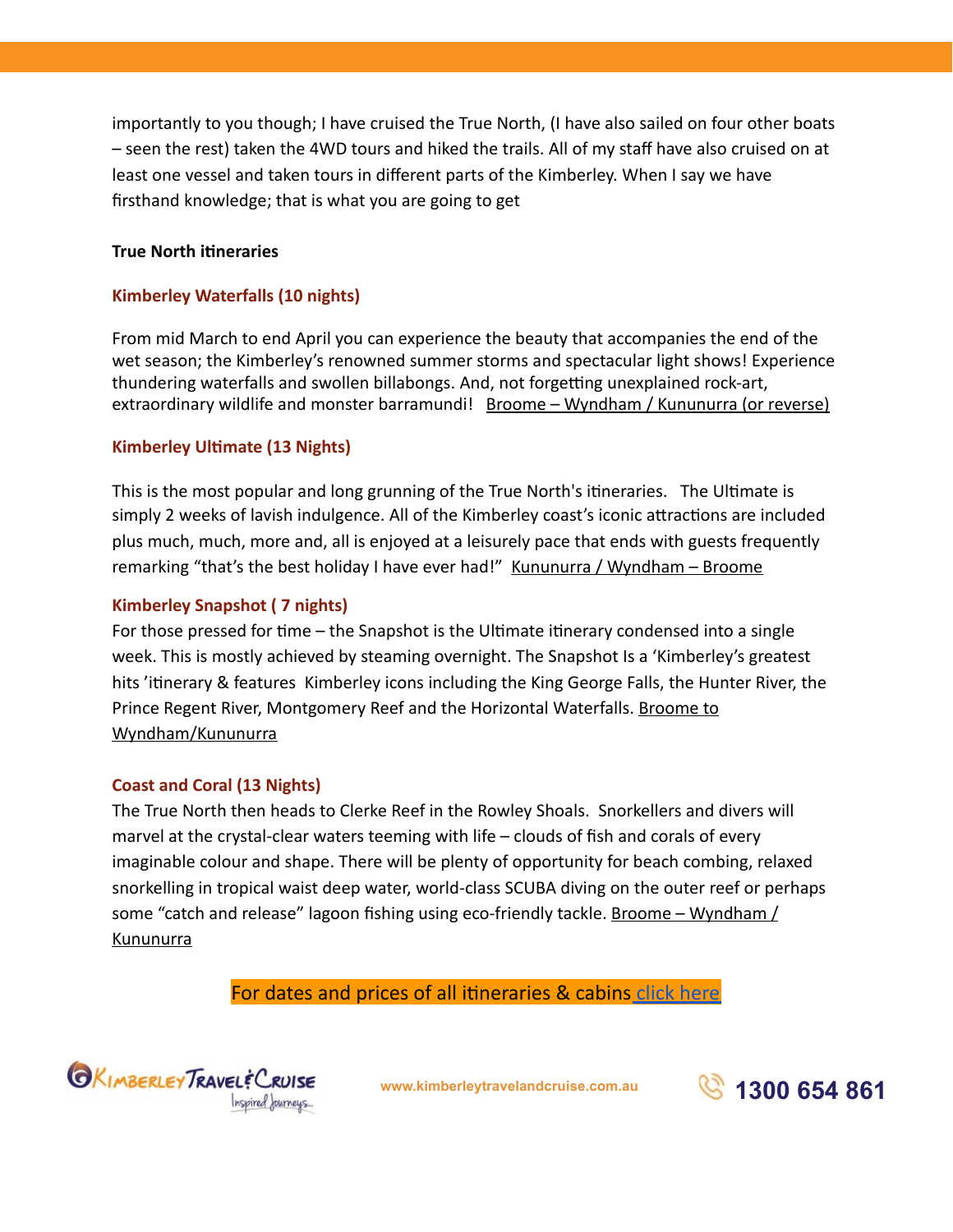

### **True North Vibe:**

'Go Wild in style': is the True North's moto & that's definitely the feel on the boat. A relaxed style, friendly staff and open-door policies all combine to make you feel like you belong and are exactly where you want to be. When aboard most passengers live barefoot, in shorts and t-shirts, during the day and change to smart casual in the evening  $-$  there is never a time when you will be required to 'dress' for dinner. There is a great emphasis on knowledge and learning for those who are interested. Every TN itinerary features a ship's biologist who leads a team of six; one for each tender vessel. The history of the region, the wildlife, ecology and how life is lived in this vast land are all topics covered. These experts in their field love to share their passion for the Kimberley.



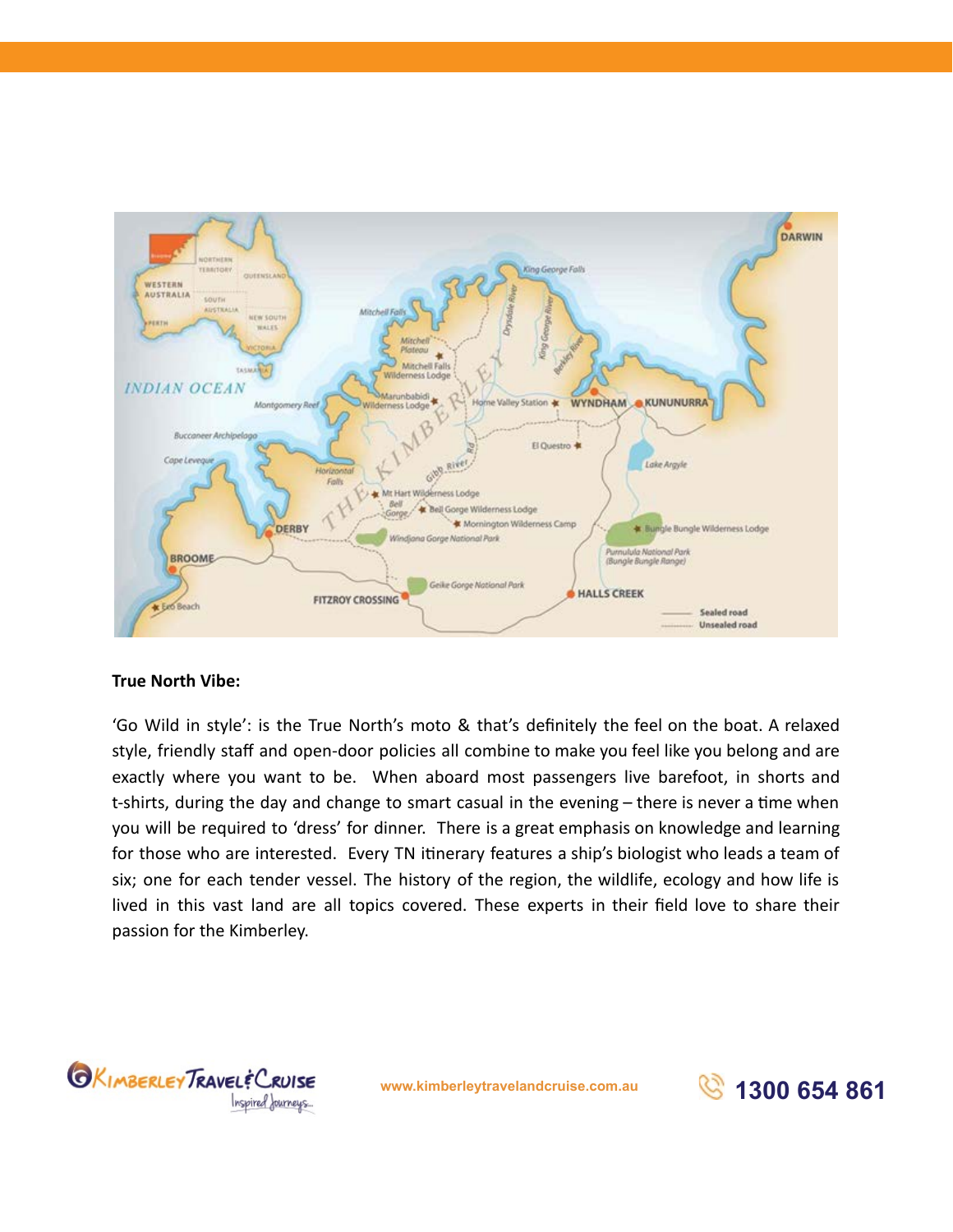#### **The activities:**

While the TN is great at accommodating a range of their guests' abilities; you really need a reasonable level of fitness to make the most of your cruise. These are activity-based cruises where you will find yourself, swimming (after getting above the Croc line!) fishing walking, climbing, helicopter flights\* (including my favourite Heli picnic) and Aboriginal art viewings. Not to mention visiting the Kimberley Icons; Horizontal Falls, Montgomery reef, King George Falls and King Cascade Falls.

 A typical day will see an early breakfast followed by a morning excursion. Back to the boat for lunch and freshen up then out again to see the amazing sceptical of the Kimberley. Sundowners will always be on offer; sometimes on the boat, some on the beach, others with the tenders all meeting up to watch the Sunset from a remote vantage point.

True North is one of very few boats in the Kimberley that permanently has a **helicopter on board** . All Helicopter flights are extra but don't forget we include a \$500 per person credit to get you started. Having the chopper on board really is a great advantage. Privileged access to areas rarely seen and visited, picnics in the most remote locations where swimming holes and waterfalls are for the exclusive use of True North passengers. Heli fishing is another WOW factor of the helicopter; fishing in rarely, if ever, visited sites.

The helicopter is great for those who don't like to climb and you can be whisked away to remote places without getting all hot and bothered. There's also a safety facet; a helicopter is never too far away to help if the need ever arises.

### **The Food and drink**

Chef prepared fine dining with an organic and modern flare. Everyone dines together, with breakfast and lunch usually served buffet style. Dinner is another story and taken very seriously.

#### Some examples to whet your appetite;

Brined shoulders of lamb, cooked sous-vide with goose fat and herbs, slowly roasted and then chilled, pressed and portioned ready to serve.

Confit garlic and thyme roasted lamb rumps sliced medium-rare, resting on wild mushroom potato puree and sticky lamb jus. With peppery watercress, yellow bean and hazelnut salad to finish.



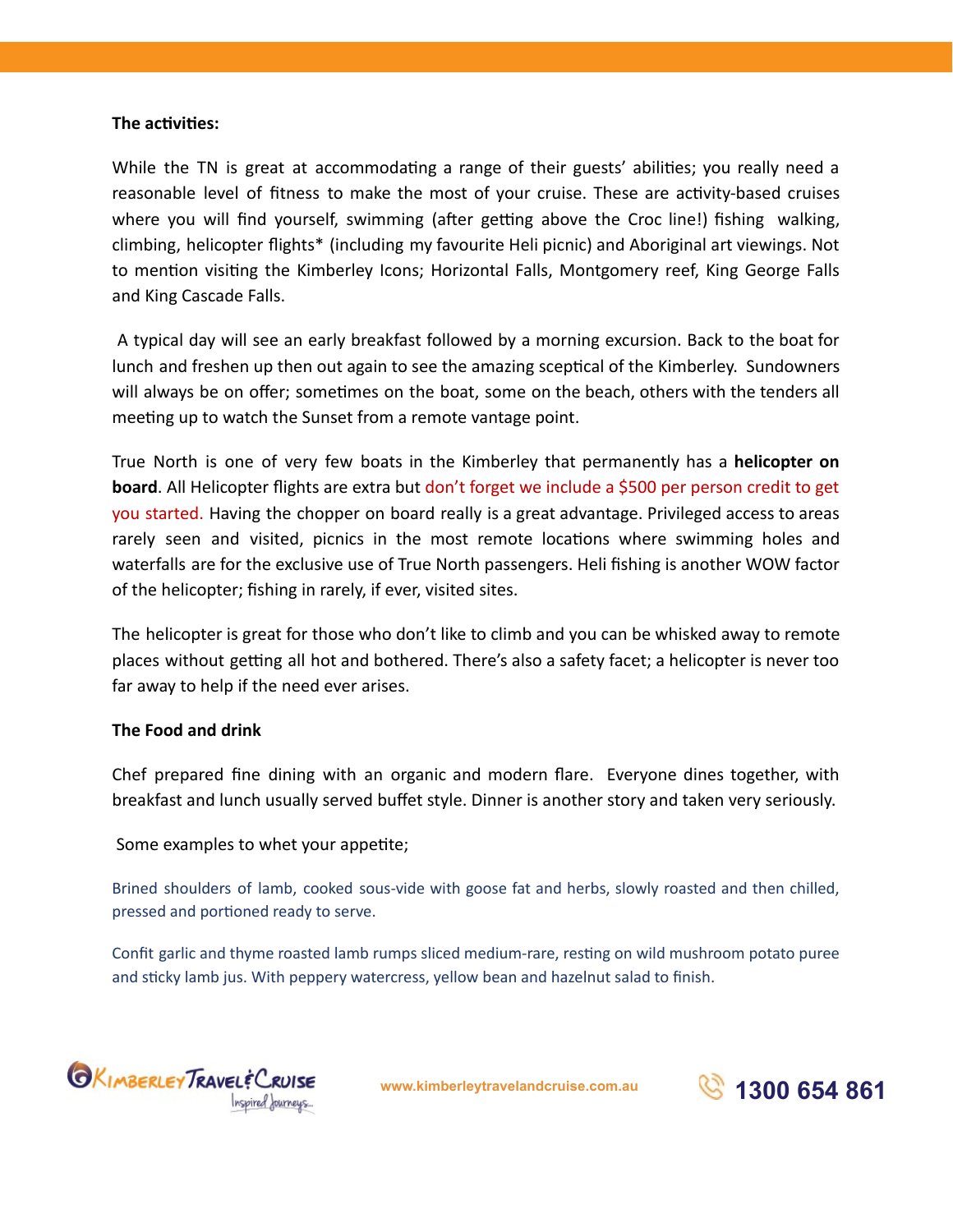Later, double-skin glasses are placed before one and all - topped with a disc of tempered white chocolate and five dots of burnt raspberry coulis. A drizzle of warm Kimberley honey then reveals cold-pressed seasonal nectarines and vanilla bean from Papua New Guinea.

There's also the option to 'hunt and gather.' ThTrue North is licenced so fishing and mud crabbing are all part of the experience; then you get to savour your 'sea to plate' dining.

### Special Dietary needs are always happily catered for when notice is given.

True North stocks a full range of beverages for sale at bar located in the lounge.

### **The True North features:**

**>** Shallow draft – drawing just 2.5 metres we can go where larger ships cannot! This unique access enables guests to comfortably engage in activities that cannot be offered on larger ships or, that can only be offered following an arduous journey in a rubber boat!

**>** Small group – just 36 guests. The convenience of just 36 guests also allows the crew of the TRUE NORTH to offer a much greater range of activities, for example fishing, mud crabbing, collecting oysters and sunset drinks on the beach. The small group also allows our crew greater opportunity to cater for personal preference and specific interests such as birdwatching and photography excursions. Personal service and attention to detail are hall-mark qualities - 22 crew members act more like chaperones.

**>** Multiple adventure boats – we carry 6 dedicated expedition boats – greater opportunity for our guests to do what they want, when they want! The boats are much more comfortable than rubber boats. They feature ample seating and when the boat is not under way, it is possible to stand-up and walk around. This is a definite advantage when engaging in activities such as fishing and photography. The adventure boats are fully surveyed by the Australian marime authorities which means the wearing of life jackets is not required and, we also believe that they are much safer than rubber boats when operating in crocodile country!



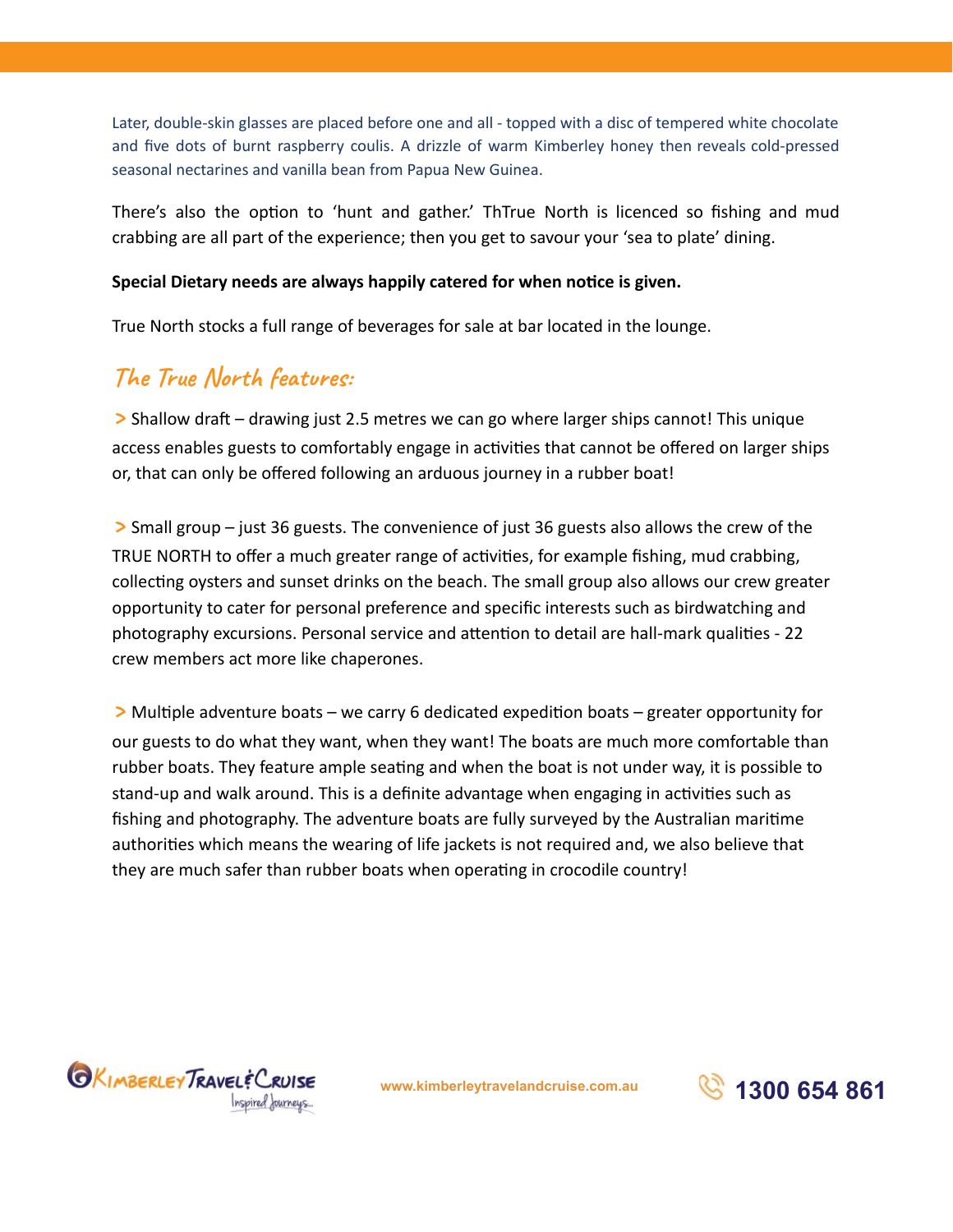

# True North exclusive offer\*

- > 2 nights' Accommodation in Broome with Breakfast
- **>** Broome Sightseeing Tour
- **>** \$500 Helicopter credit per person \*Conditions apply

### Cabins:



### Explorer Class - 18m<sup>2</sup>

Located on the upper deck – Explorer Class staterooms feature a king size double (that can be converted to singles) and a twin basin en-suite. Cabin size is 18 square metres (193 square feet). Other features include large panoramic windows, amenities fridge, in-cabin entertainment and satellite telephone.



### River Class - 18m<sup>2</sup>

Located on the middle deck – River Class doubles feature a king size double (that can be converted to singles) and en-suite. Cabin size is similar to Explorer Class. Other features include large panoramic windows, in-cabin entertainment and satellite telephone.



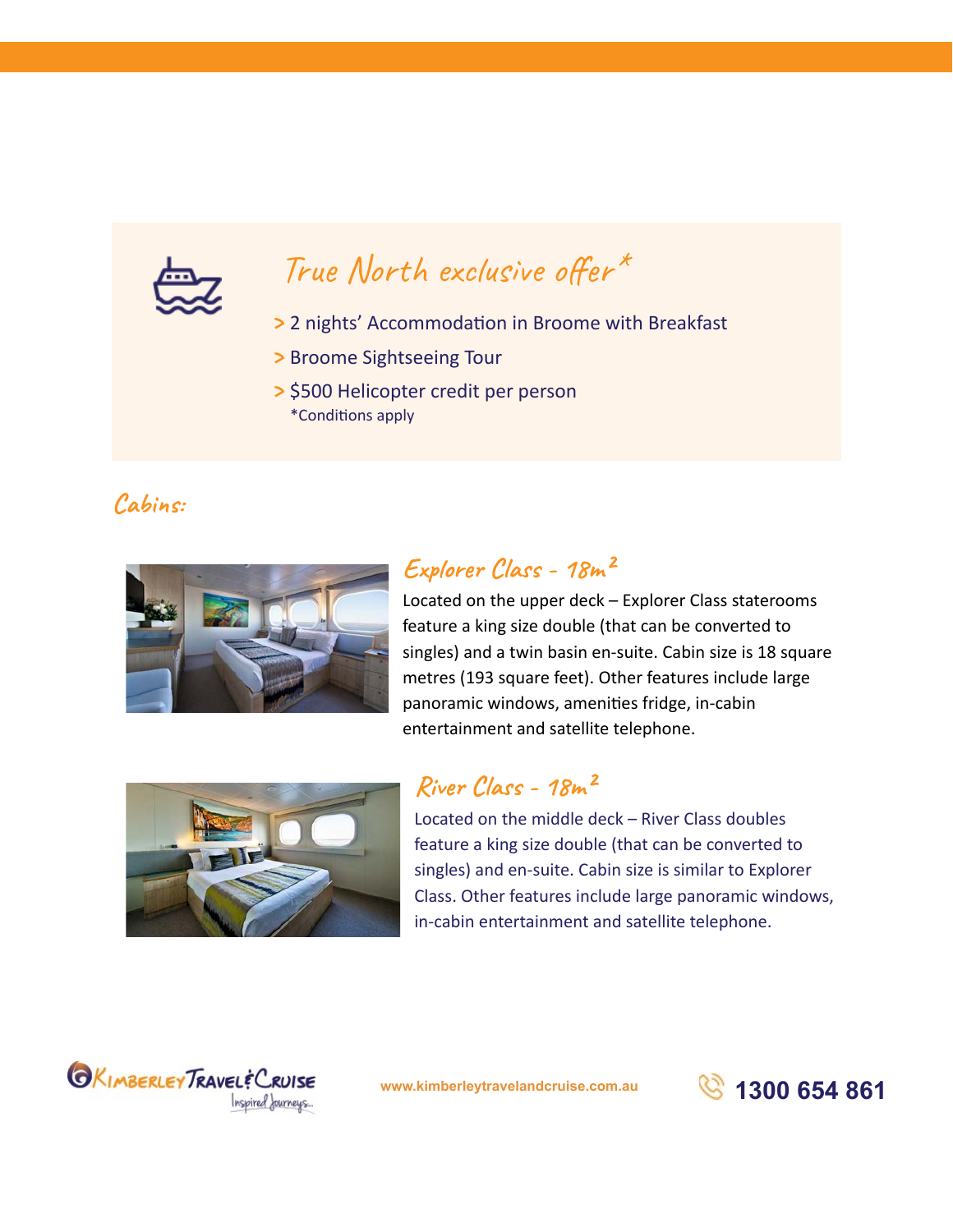

# Ocean Class - 12m<sup>2</sup>

Located on the lower deck – Ocean Class twins feature roomy singles and en-suite. Cabin size is approximately 12 square metres (129 square feet). Other features include 2 portholes, in-cabin entertainment and satellite telephone.

# Deck Plan:





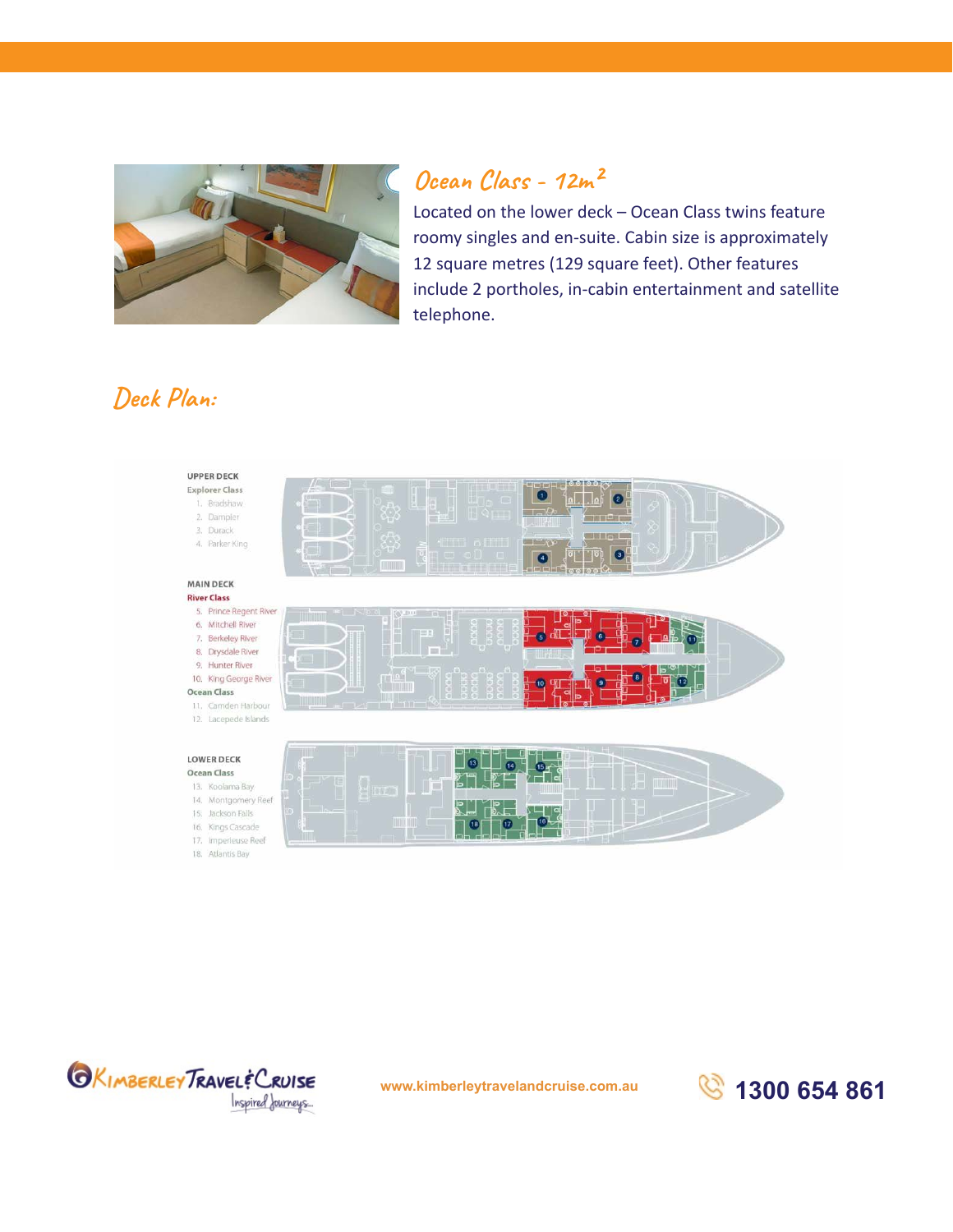## **When should you travel?**

**MARCH-APRIL:** this is just after the 'big wet' - These cruises can encounter storms and unsettled weather however, seeing the colours and characters of the Kimberley during this time of year is truly breathtaking. The waterfalls are at their best.

**MAY TO JULY:** are peak months and Broome's population explodes with visitors. The rule is that the earlier in the season the more spectacular waterfalls, and more lush & green the vegetation is. During this time the heat is usually clear with limited humidity and daytime temperatures are about 30c.

AUGUST TO SEPTEMBER: This is the later part of the season and is a fantastic time to escape the Southern States and NZ and great time to see whales. Wildflowers of all colours, sizes are out; many of which you do not see in other parts of the country. This is also a great time to see whales passing and as the water starts to warm up and Barramundi seem happier to bite. I caught a 70cm beauty!

### 6. What should you take?

To be honest all the cruise boats don't want you to take a lot of luggage and with the Kimberley climate you don't need to pack a lot of clothes. Also a number of the cruise ship itineraries involve a light aircraft trip and baggage is strictly limited in these instances, usually to a single soft case of no more than 10k.

### **Here is a basic checklist of what to bring:**

ਕ **>**  A reasonable number of smart/casual trousers, shorts, shirts and tee shirts **>** Remember the sun and bring at least one long sleeved shirt **>**  Sun hat and sunscreen/sunblock and sunglasses



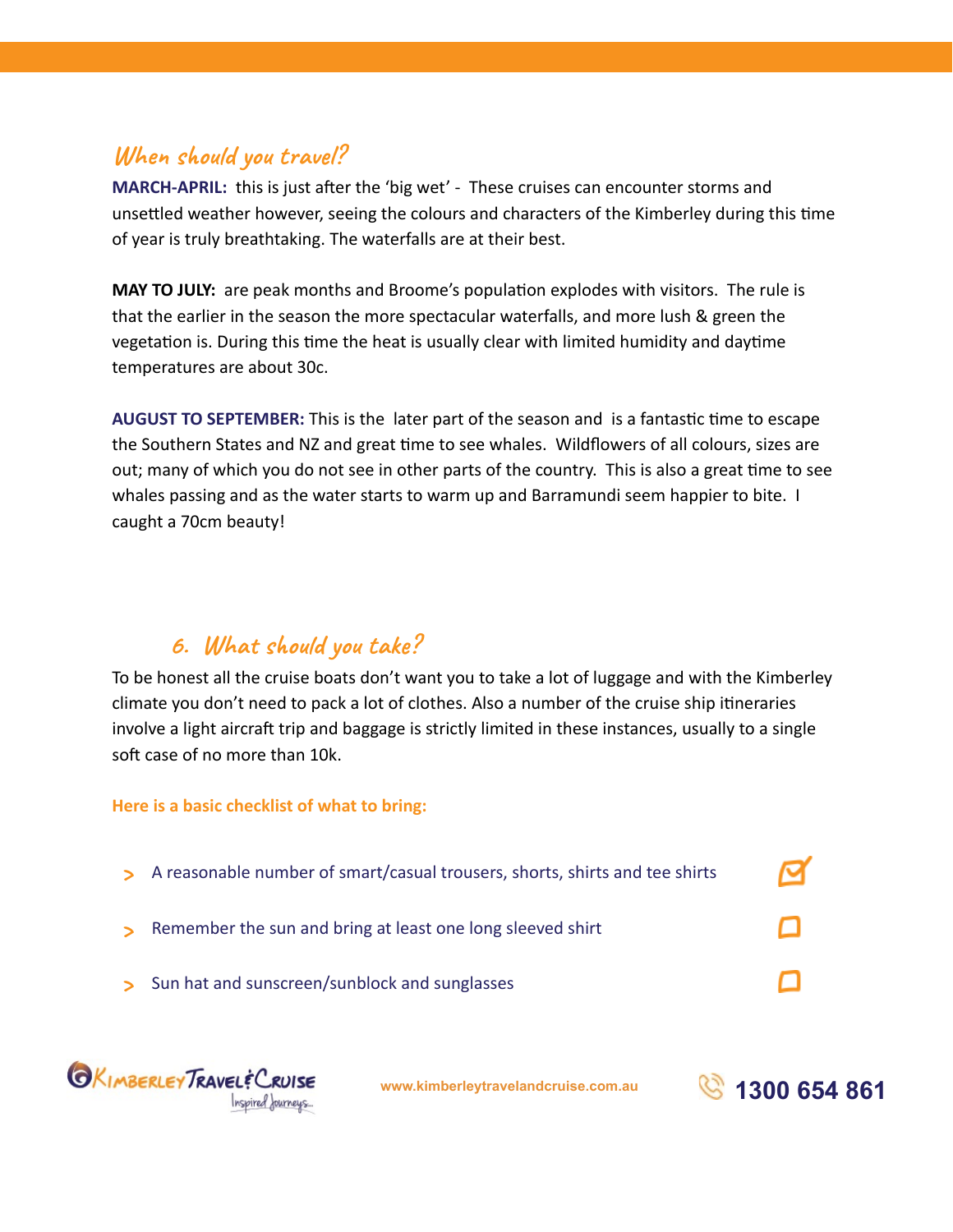| $\triangleright$ | Comfortable walking shoes (but not walking boots) |  |
|------------------|---------------------------------------------------|--|
| $\triangleright$ | Shoes you are happy to get wet                    |  |
|                  | Insect repellant                                  |  |
|                  | <b>Bathers</b>                                    |  |
|                  | Personal toiletries and medication                |  |
|                  | Remember pack light!                              |  |

# 7. What else should you consider?

### **Insurance Cover**

Even though most of the cruise ships departing from Broome, Wyndham and Darwin do not leave Australian waters ambulance cover does not apply in the case of emergency. It is essential that if you take one of these cruises you have adequate insurance cover that will cover you for the very significant cost of an emergency medical evacuation from sea. Standard domestic insurance policies are usually not enough and most insurance companies offer a 'domestic cruising' option to fill this gap.

If you are relying on free insurance that may come with your credit card then you need to make sure that medical evacuation from sea is included. We would suggest that you ensure that your bank can actually point to this inclusion in writing on their website or product disclosure statement. We have found at times that call centre staff at banks may assure you that your cover is comprehensive but without understanding the specifics. Please also make sure you know who is covering you and who to contact in case of an emergency.

### **Communication**

There is very limited mobile telephone reception out of the major towns in the Kimberley. Some of the larger boats have satellite facilities and you can purchase internet time. Some of the bigger ships do have phones in the cabin that you can pre purchase a phone card to use.



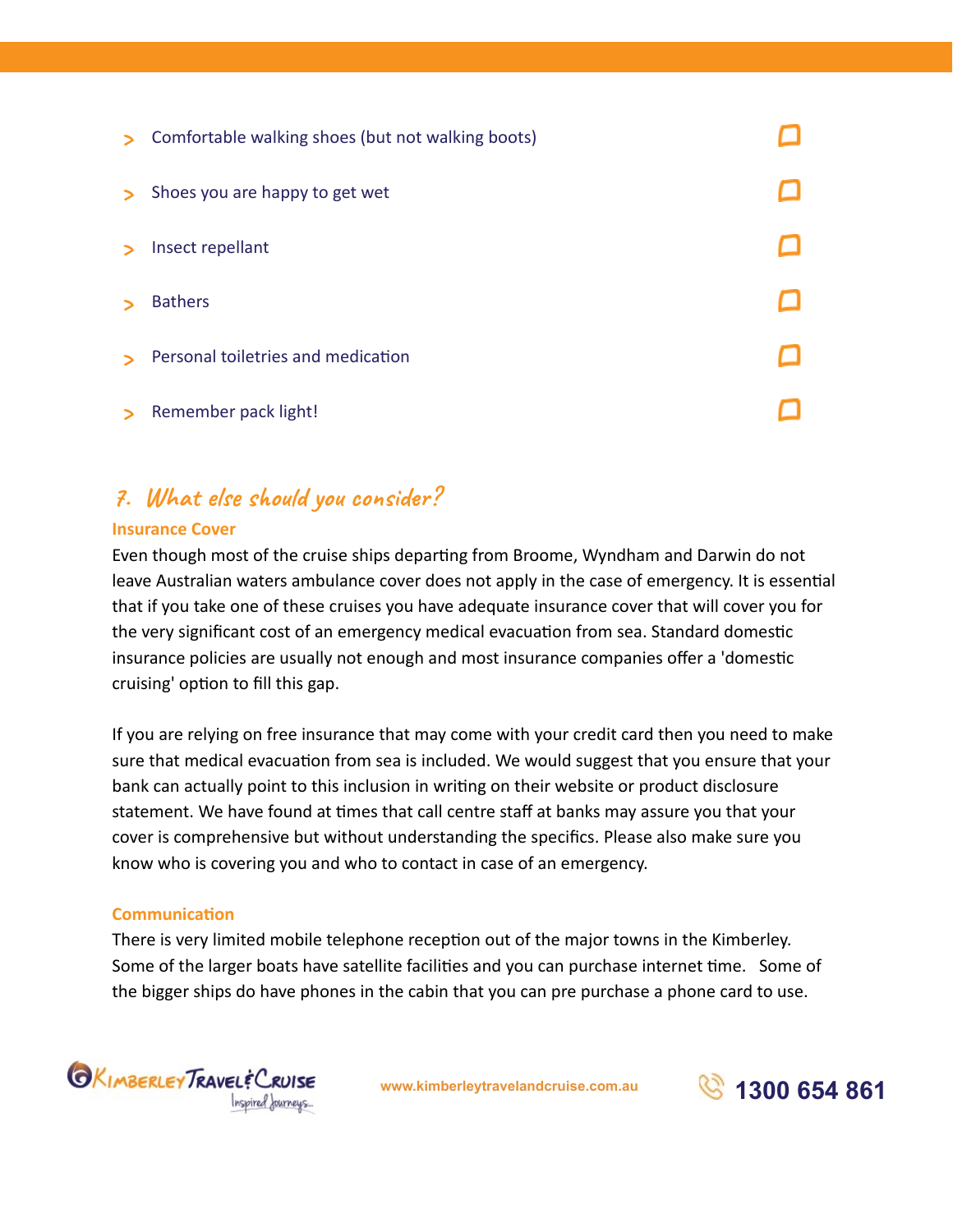Not a particularly cheap option but there if you need it. Let me assure - whilst being out of contact is part of the pure joy of being in the Kimberley, emergency contact is available 24/7.

#### **Laundry**

Usually charged, although a couple of the boats will happily let you use the laundry facilies yourself. Kimberley Quest, the Great Escape will do your laundry for free.

 $\overline{\mathbf{G}}$ *Just to say we are back after finishing our Kimberley adventure. Thanks for organizing it for us. It all went very smoothly and we had a fantastic time... . We could not have* had a better trip.

### Sophie K, Gosford, NSW

### **Your Destination Guide**

#### **Broome**

As well as being famous for the 22 km off Cable Beach, Broome offers many other attractions. Visit Gantheume Point to see the dinosaur footprints reputed to be 130 million years old, take in a movie at the longest running outdoor cinema in the world – Sun Pictures. Visit the pearl stores of Chinatown or view the incredible sunset over Cable Beach. 6 km from Cable Beach is Broome Township. The township itself provides the majority of shopping options, together with many art galleries & pearl showrooms. The town bus service operates every half hour May to October and on the hour for the remainder of the year between Cable Beach and Broome Township. Broome is also a great place to base yourself while you visit Cape Leveque, the Pearl Shell Alter and Eco Beach or take scenic flights to Horizontal Waterfalls or Mitchell Falls.

#### **Kununurra**

Kununurra is the largest town in Western Australia north of Broome, with the closest town being Wyndham, 100 kilometres (62 miles) away. The town is situated in among the scenic hills and ranges of the far north-east Kimberley Region, having an abundance of fresh water, conserved by the Ord River Diversion dam and the main Ord River Dam. Kununurra is a great base for you to tour the Bungle Bungles either by scenic flight, day trip or overnight stay.



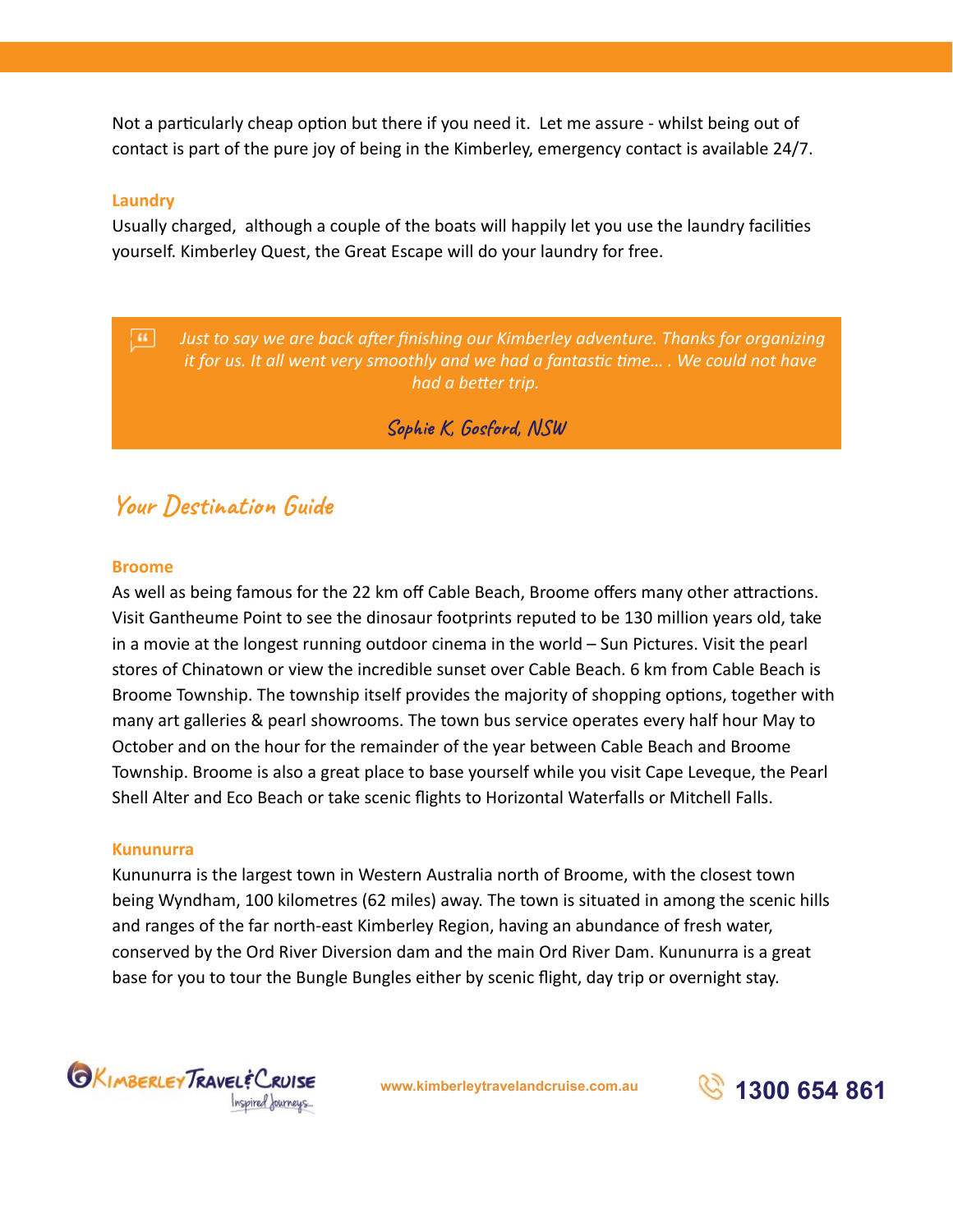### **Horizontal Waterfalls**

Up to 10 meter tides create a spectacular scene, sending huge volumes of water pouring through a narrow chasm in land formation. Take an exhilarating ride through this natural phenomenon.

### **Mitchell Plateau**

This region was formed over 1800 million years ago amidst volcanic eruptions and massive upheavals in the earth's crust. It is home to the spectacular four tiered Mitchell Falls. The region is also biologically significant and contains over 50 species of mammals, 220 bird species and 86 species of amphibians & reptiles.



#### **Montgomery Reef**

Australia's largest inshore reef of 292 sq km provides a stunning panorama of white water rapids on the ebb tide. The reef is rich in marine life, including dugongs, turtles, manta rays and many species of sea birds.

### **King George Falls**

A breathtaking cruise to the King George Falls, through vertically sided sandstone canyons, ends at the highest waterfall (80 metres) in Western Australia.



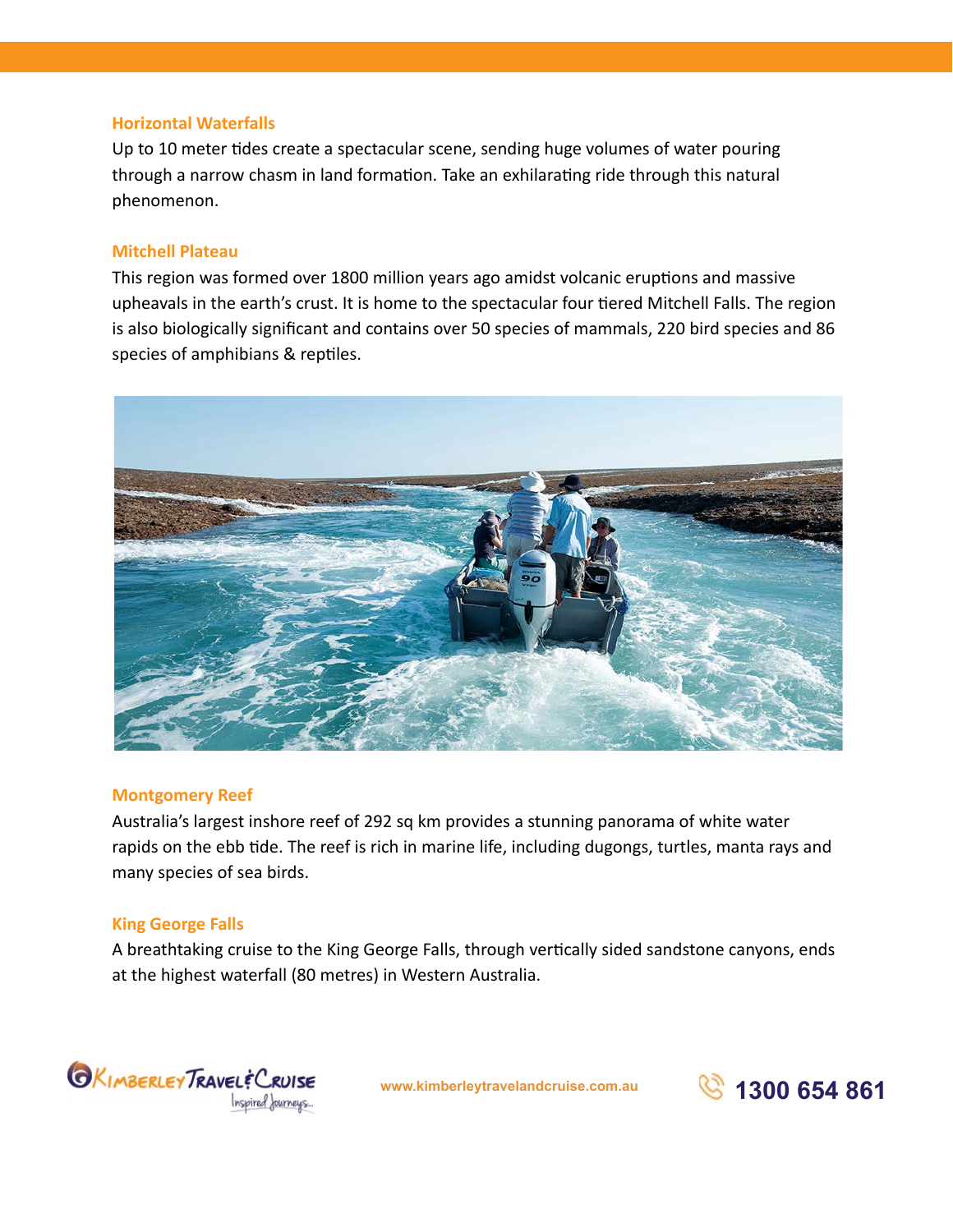### Impartial advice and the best offers

Thanks for taking the time to download and read this guide. Chances are that you are interested in a Kimberley cruise of a lifetime and I would love to help you arrange it.

### **My business is Kimberley Travel and Cruise and we**

- **>** Are a fully licensed travel agency and member of the Afta Travel accreditation scheme
- **Always have access to the latest specials offered by all the main cruise operators in WA** and the Northern Territory
- **Offer expert advice in accommodation and touring options for before and after your** cruise

Please feel free to continue your research by browsing my website **[www.kimberleytravelandcruise.com.au](http://www.kimberleytravelandcruise.com.au/)** or call my office on free phone number **1300 654 861**  and speak to me or one of my friendly colleagues and we will help you in any way we can.

As I have said I love this part of the country and am committed to getting everyone else to feel the same way!

Thanks again

**Jenny Flower** 

P.S. Don't forget.



True North exclusive offer<sup>\*</sup>

- > 2 nights' Accommodation in Broome with Breakfast
- **>** Broome Sightseeing Tour
- **>** \$500 Helicopter credit per person \*Conditions apply